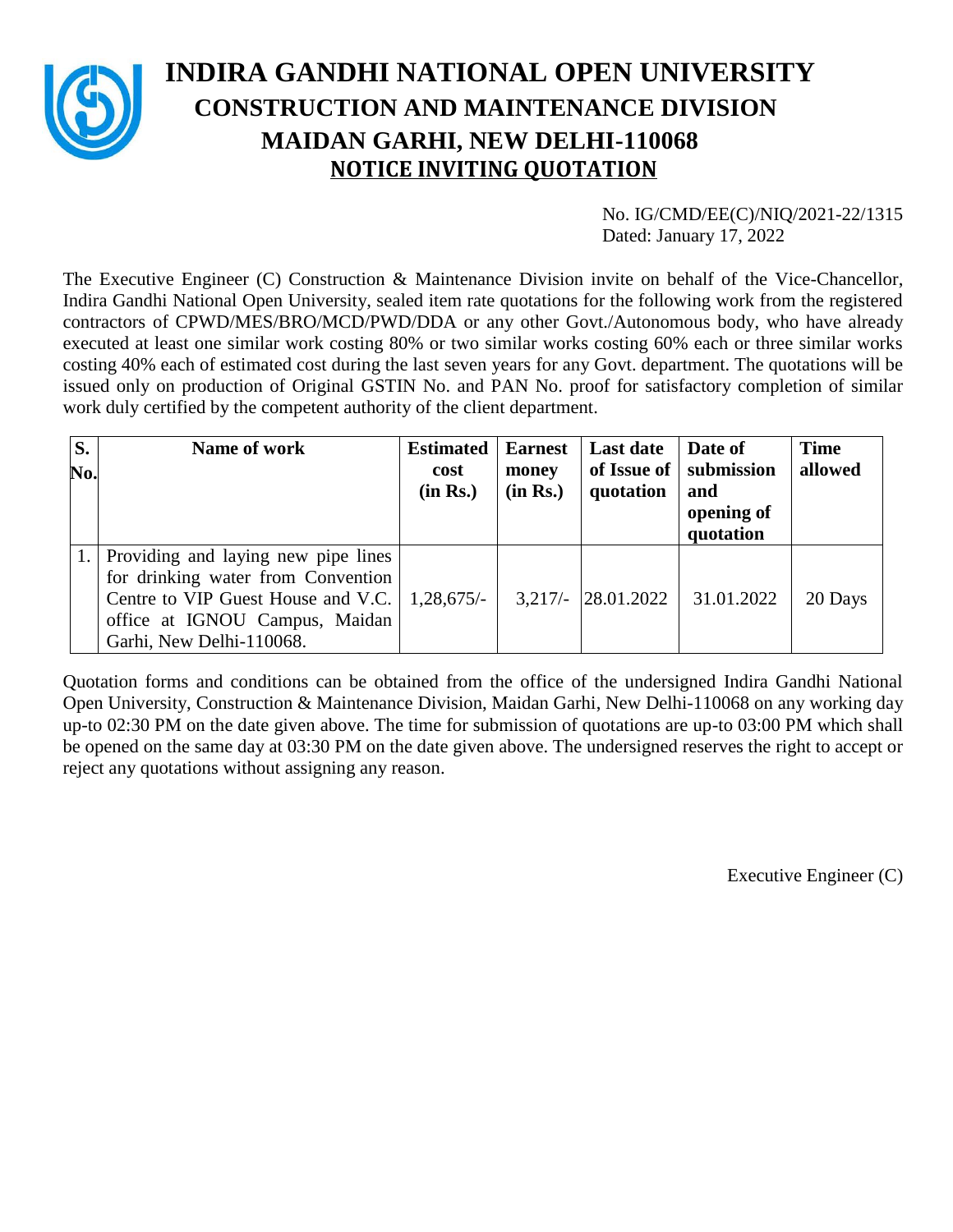### **Name of work:- Providing and laying new pipe lines for drinking water from Convention Centre to VIP Guest House and V.C. office at IGNOU Campus, Maidan Garhi, New Delhi-110068.**

#### **SPECIFICATION & SPECIAL CONDITIONS OF CONTRACT:**

- 1. Unless otherwise specified the work shall be carried out in accordance with the printed CPWD specification 2009 for the works at Delhi correction slips issued till the date of opening of tenders/quotation. In the event of any dispute the followings shall be the order of priority to decide the issue:
	- a. Nomenclature of item read with special conditions of the contract and general specifications
	- b. CPWD specifications
	- c. ISI specifications
	- d. Instructions of Engineer In charge.
- 2. Before quoting the contractor shall inspect the site of work and shall fully acquaint himself about the conditions with regard to accessibility of site required for the satisfactory execution of work. No claim whatsoever shall be entertained by the department on this account.
- 3. The quantities shown in the schedule are tentative and may change as per site conditions. The Contractor shall not claim anything extra on this account. The payment shall be made as per actual quantities of work done and as per the conditions of the contract.
- 4. The work executed under the contract shall be subject to inspection carried out by the departmental officers. Any defects regarding workmanship or quality of material to be used as pointed out during or after completion of work by the departmental officers shall have to be rectified by the contractor and in case the contractor fails to do so, it will be got rectified by the department at the risk and cost of the Contractor.
- 5. All precautionary measures should be adopted for the safety purposes for any accident during the execution of work occurring at site, the contractor shall be overall responsible for the same.
- 6. Water if available shall be supplied to the contractor and 1% on account of water charges shall be recovered from him on the gross amount of work done. However, if the electricity is required for the work, the same shall be provided to the contractor and 0.25% on account of electricity charges shall be recovered from him on the gross amount of work done.
- 7. After the award of work, if the agency fails to start the work the earnest money and performance guarantee submitted by them will be 100% forfeited and the agency will be debarred for a period of three years to quote tender/quotation for IGNOU works.